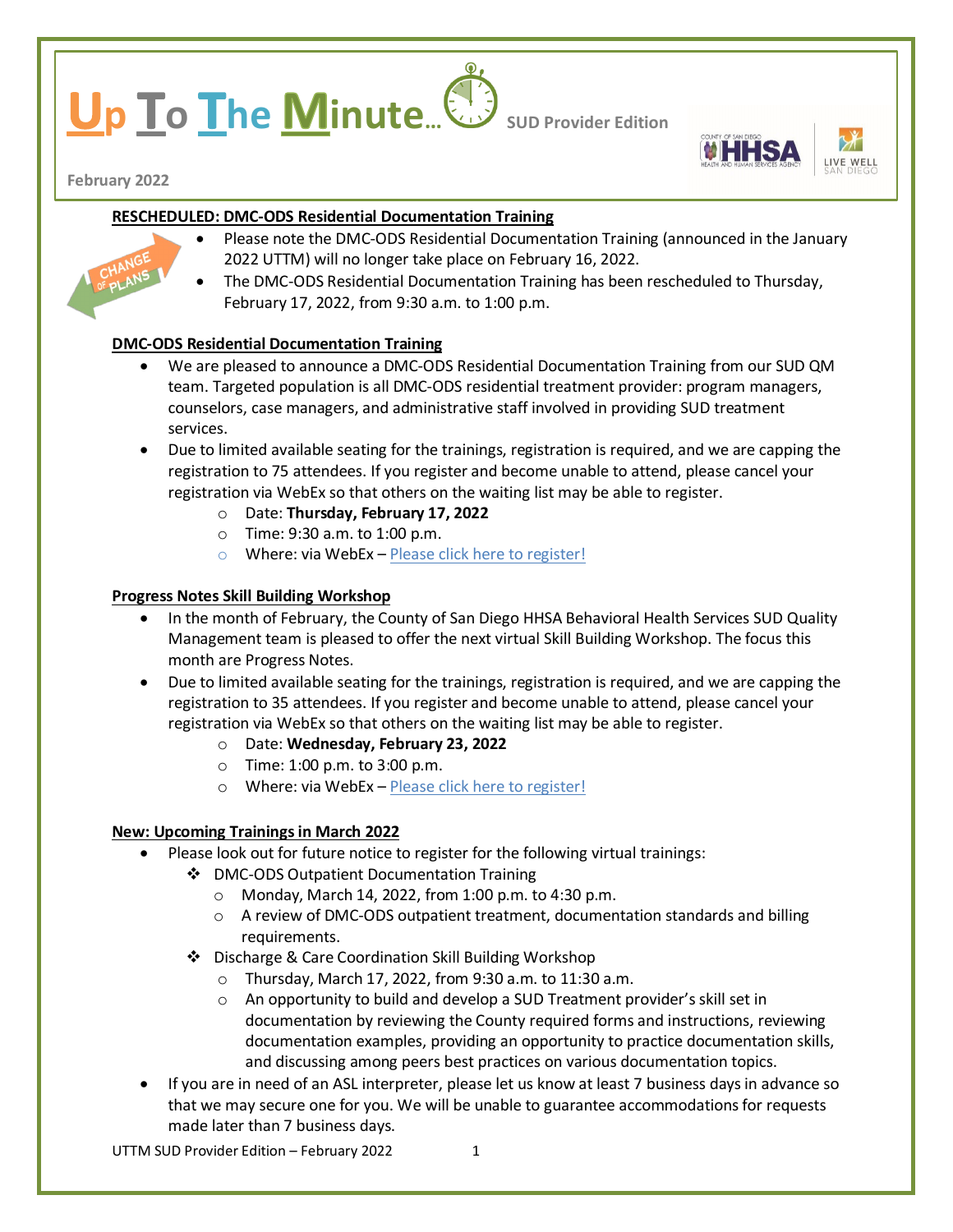### **Update: Peer Support Specialists Workshop**

- Empowering Success Workshop- **Wednesday, March 30, 2021** @1pm
- Supervisors of Peer Support Specialist, this workshop will provide hands on information to optimize the unique skills of Peer Support Specialists.
- Invest time in learning how to best support this role in your programs.
- See the event flyer attached to the UTTM email for more information and to register.

# **SUD Quality Improvement Partners (QIP) Meeting**

The QIP is a monthly meeting for all DMC-ODS Providers to get the most up to date information on all things Quality Management, Management Information Systems and Performance Improvement. The expectation is that this meeting is attended by all DMC-ODS contracted providers. The program manager and quality assurance staff monthly attendance is expected as part of your contract. If you are unable to attend, please send a designee to cover.

- o Date: **Thursday, February 24, 2022**
- o Time: 10:00 a.m. to 11:30 a.m.
- $\circ$  Where: via WebEx Participation information sent by email prior to the meeting.

# **All Behavioral Health Services Providers | Quarterly Tele-Town Hall**

- Due to public health guidelines, the SUD Treatment Providers meeting will be on hold until further notice.
- In the meantime, all providers are encouraged to attend the All BHS Providers COVID-19 Tele-Town Halls, which will be scheduled to occur quarterly.
- Look for a separate invite/email to be sent prior to the tele-town halls.

# **Update: Peer Support Services**



- A program integrity report was created to ensure peer services are being rendered and billed based on the guidance released for FY21-22.
- A review of the report indicates peers are rendering services (individual and group) to clients within a treatment LOC out of their scope and these services are being billed to DMC.
- QM is in the process of contacting programs about incorrectly billed services rendered by peer staff with guidance for disallowing.
- The program integrity report is expected to be included in the 3/2022 PI Reports package for corrections. Programs shall disallow services and submit evidence to QI Matters using the Self-Identified Disallowance Tool.
- **NEW**
	- Effective 1/1/22, the Recovery Services peer service "Recovery Monitoring/Substance Abuse Assistance" is no longer a billable service. The grid on the Optum site is in the process of being updated to reflect this change.
	- $\div$  Effective 7/1/22, peer services will no longer be an option within Recovery Services. Peer Services will become a standalone treatment service for all levels of care. New guidance, including services and billing codes, are expected before the effective date. We will continue to share updates once DHCS makes more information available.

## **Reminder: DHCS Reviews/Audits**

When a program is contacted by DHCS for any type of review/audit, be it a scheduled or unannounced visit, it is expected that the programs will immediately notify the assigned COR and SUD QM.

- QM will attempt to make staff available to participate in the review or exit interview.
- If a corrective action plan (CAP) is required for any type of review, QM will work with programs directly and will submit finalized CAP's to DHCS on behalf of the program.
- QM can be notified of reviews/audits at [QIMatters.HHSA@sdcounty.ca.gov.](mailto:QIMatters.HHSA@sdcounty.ca.gov)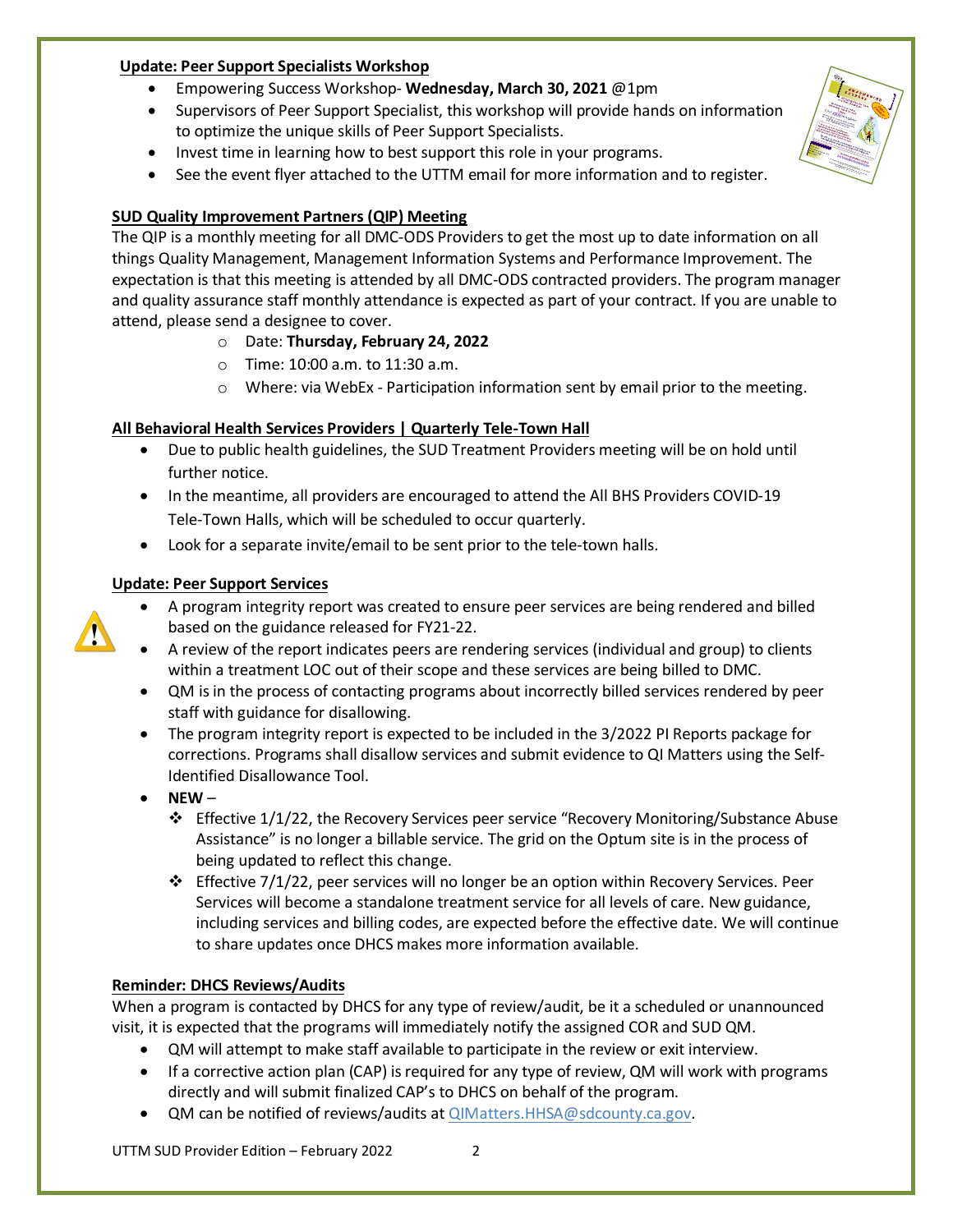#### **Update: Documentation requirements due to COVID related staff shortages**

- DHCS recently clarified that due to the Executive Order expiring, many flexibilities are expired and are not expecting to return.
- A reminder that requirements and timelines for staff signatures on all documentation remain in place and no flexibilities have been granted during the Public Health Emergency
	- $\circ$  Staff and provider signatures during the Public Health Emergency are still required and must be completed within the standard timelines for all documentation.
	- $\circ$  Signatures can be a "wet" signature or a digital signature; however, a copy/pasted scan of a signature is not considered a digital signature.
	- o If the staff that provided created the documentation and/or provided the service are unable to sign the documentation, the following guideline should be followed:
		- $\checkmark$  The Counselor/LPHA should document in the narrative of the note that he or she is unable to sign and the reason.
		- $\checkmark$  If an LPHA who is the Counselor/LPHA's supervisor or the program Director has access to the note to print, sign, date, and enter into the client record, he or she may do so and should document "signing on behalf of [Counselor/LPHA name]".
		- $\checkmark$  In this situation, the Counselor/LPHA who provided the service should document in the note that the LPHA Supervisor/Program Director will sign on his/her behalf.
		- o Documentation that is not signed, not signed within timelines, or does not follow this guideline is at risk for being disallowed or out of compliance.

# **Update: CalAIM highlights**

- CalAIM is a multi-year initiative by DHCS to improve life and health outcomes and reform payment across the Medi-Cal system
- DHCS release[d Information Notice 21-075](https://www.dhcs.ca.gov/Documents/BHIN-21-075-DMC-ODS-Requirements-for-the-Period-2022-2026.pdf) that outlines changes in DMC-ODS counties, with further information expected from DHCS. Some changes such as removing residential limitations on treatment episodes, clarifying Recovery Services, and changes to Medical Necessity are currently implemented, while others are in the planning or identification stage.
- Documentation Redesign is currently expected to be implemented on 7/1/22, and an Information Notice with details is expected to be available in the near future.
- Behavioral Health Payment Reform is currently expected to be implemented in July 2023. This will include a transition to cost-based reimbursement and use of CPT codes
- We are also anticipating more Information Notices from DHCS regarding: Peers, Prior Authorization for Residential programs, Justice-Involved initiatives, Traditional Healers and natural helpers for those receiving services through Indian health care providers, and more
- All of these will be discussed in the monthly Quality Improvement Partners meetings, future UTTMs, and other meetings.

## **Reminder: Reporting Requirement – Self-Identified Disallowances**

- DHCS requires timely reporting of overpayments in writing with reason for overpayment within 60 calendar days after the overpayment was identified.
- Programs shall respond to monthly request from QM regarding self-identified disallowed services to confirm either no disallowances were identified or to provide the tool listing those disallowed services.
- QM will be reaching out to COR teams to assist with non-responsive programs.
- A copy of the tool and tip sheet is posted on the Optum website, on the DMC-ODS page, under the "Monitoring" tab.

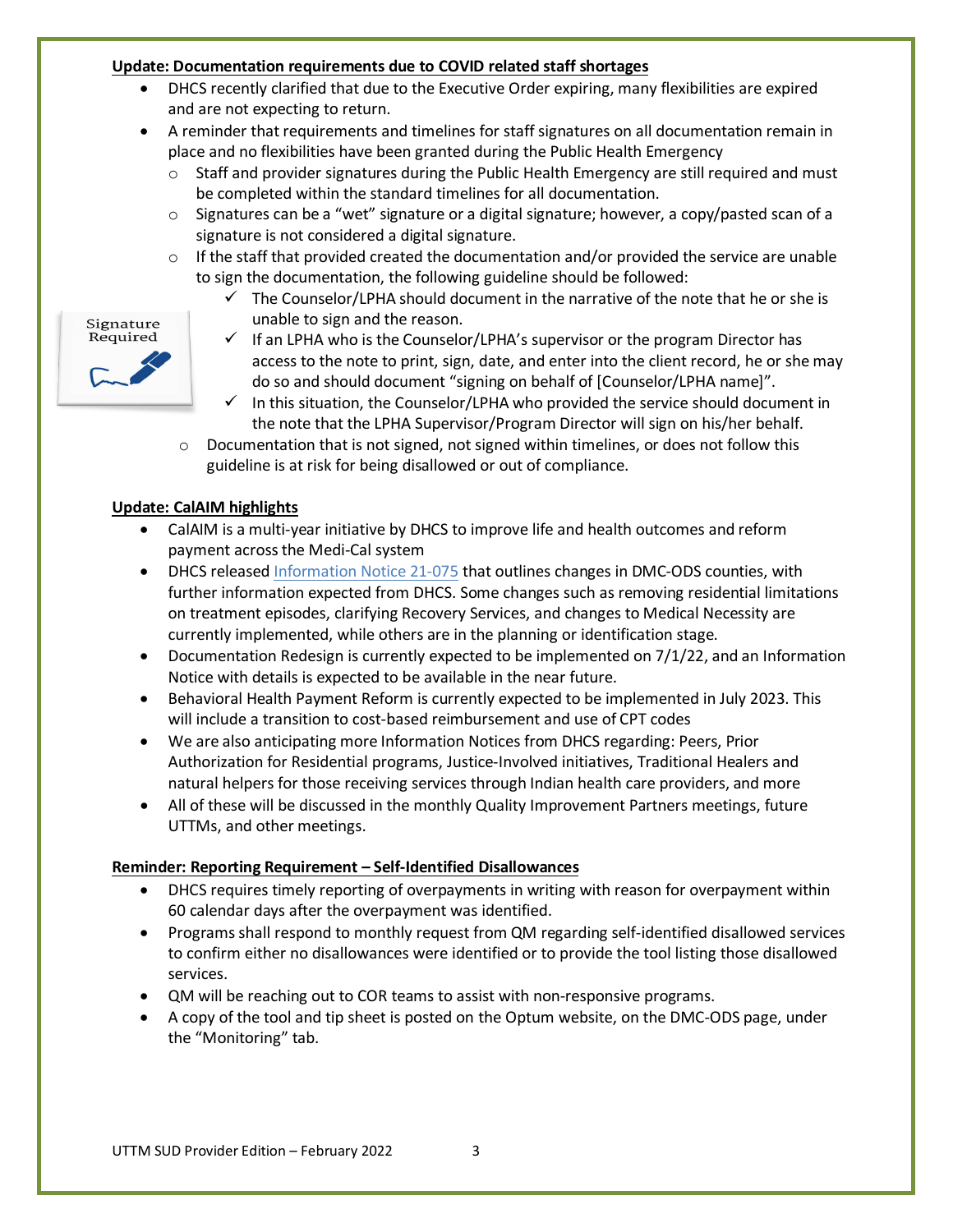#### **Reminder: Common Disallowance Reasons**

SUD QM is mid-way through this fiscal year's review season. Here are the most common disallowance reasons and strategies for improvement:

- **Reason # 13: Treatment Plan does not contain all required elements.** 
	- o The diagnosis on the treatment plan must be an *exact* match to the DDN. The treatment plan diagnosis should be updated when the diagnosis on DDNs change.
	- $\circ$  The goal "to obtain a physical examination" must remain on the treatment plan unless both 1) the physical examination results within 12-months of admit are present in the chart, and 2) documentation of the program MD's review of the results with adjacent signature, name, and date.
- **Reason # 9: Initial Treatment Plan not completed within timelines.**
	- $\circ$  Initial treatment plans are due within 30 days (day of admit +29) for residential programs and within 10 days (day of admit +9 days).
- **Reason # 10: Treatment Plan was not updated within timelines.** 
	- $\circ$  Treatment plan updates for outpatient programs are due within 90 days of completion of the previous treatment plan (counselor signature date on previous plan +89 days). For residential, within 30 days of completion of the previous plan (counselor and LPHA signature date on previous plan +29 days).
- **Reason # 4: Residential Bed Day does not meet required level of service activity.**
	- $\circ$  Programs must provide clients with at least 1 hour of structured daily activity per day in order to be reimbursed (SUDPOH B.2).
- **Reason # 7: Documentation does not establish medical necessity criteria/MD or LPHA did not substantiate the basis of the SUD diagnosis.** 
	- $\circ$  Ensure both Severity and Remission status are substantiated for each diagnosis.
	- $\circ$  Use client quotes and real examples from the client's life to support individualization of DDN narratives.
	- o Ensure signatures are complete, dated, legible, meet all standards (wet or electronically certified). Pre-printed dates on signatures risk disallowance.
	- o A new DDN should be completed:
		- $\blacksquare$  within 30 days of admit (day of admit  $+$  29 days) for outpatient
		- $\blacksquare$  within 10 days of admit (day of admit + 9 days) for residential
		- within 30 days of admit to RS (day of admit to RS +29 days)
		- As soon as possible when there is a change in the client's diagnosis.

#### **Triggers in Discharge Plans:**

Discharge plans are to be developed with the client. When reviewing discharge plans with clients, note that DHCS has indicated relapse triggers need to be well explained and need to be more than one word. For example:

- Friends vs being around my friends who use
- Lying vs being dishonest with myself and/or others
- Alcohol vs the smell of alcohol or seeing alcohol in supermarkets/liquor stores

#### **Description of Relapse Triggers**

|  | е. |
|--|----|
|  |    |
|  |    |



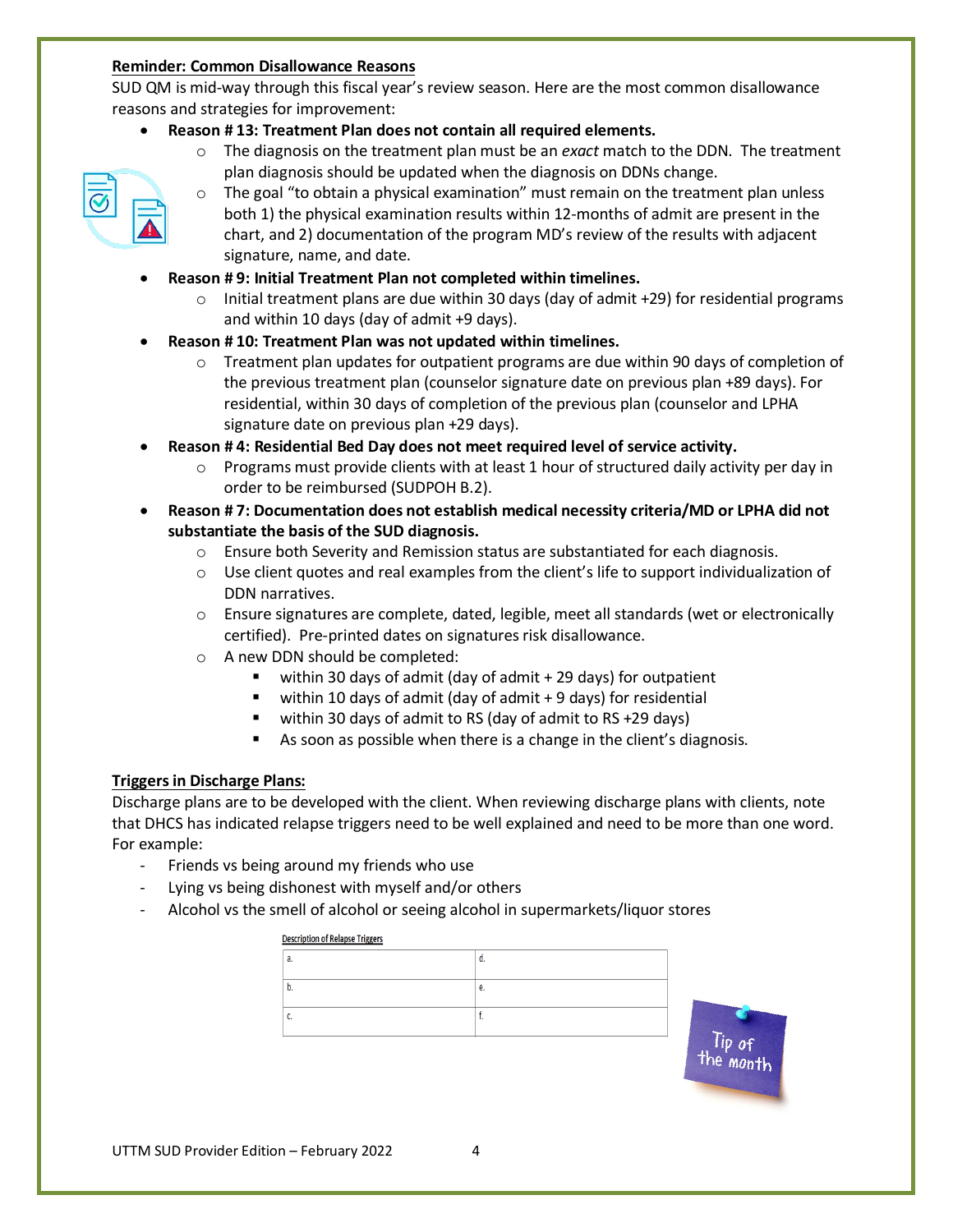#### **Reminder: SABG Information & Resources**

- For programs receiving SABG funds, it is important to be familiar with SABG requirements.
- Resources include:
	- o SUDPOH
	- $\circ$  Program Specifications are in the process of being posted on the Optum site under the "Manuals" tab.
	- o [SABG Policy Manual](https://www.dhcs.ca.gov/Documents/CSD_YV/SABG/SABG-Policy-Manual-V2-3-25-21.pdf)
	- o [SABG Document Links](https://www.dhcs.ca.gov/provgovpart/Pages/SAPT-Block-Grant-Contracts.aspx)

# **Management Information Systems (MIS)**

# **Very Important Notice - Diagnosis in SanWITS**

- If a client has a DDN in SanWITS under the active episode, user should **NOT** create, edit, or delete a Diagnosis through the Admission Diagnosis Screen or through the Diagnosis List.
- Once a client has a DDN in SanWITS, any changes to diagnosis must be done by creating a new DDN.
- Diagnosis on encounters must match the diagnosis listed on the current DDN and the current Treatment Plan.
- Questions emai[l SUD\\_MIS\\_Support.HHSA@sdcounty.ca.gov](mailto:SUD_MIS_Support.HHSA@sdcounty.ca.gov)

# **Revised Tip Sheets Posted to Optum**

- SanWITS Creating Diagnosis through Diagnostic Determination Notes DDN Creating Diagnosis [through Diagnostic Determination Note DDN](https://www.optumsandiego.com/content/dam/san-diego/documents/dmc-ods/sanwits/SanWITS_%20-_%20Creating_Diagnosis_through_Diagnostic_Determination_Notes_DDN_rev2022.01.20.pdf)
- Recovery Residence Tracking Tip Sheet [Recovery Residence Tracking](https://www.optumsandiego.com/content/dam/san-diego/documents/dmc-ods/sanwits/Tip_Sheet_-_Recovery_Residence_Tracking_in_SanWITS%20_2022.01.27.pdf)
- SanWITS Telehealth and Telephone Service Encounter Tip Sheet [SanWITS Telehealth and](https://www.optumsandiego.com/content/dam/san-diego/documents/dmc-ods/sanwits/SanWITS_-_Telehealth_and_Telephone_Service_Encounter_Tip%20Sheet%20_rev%2012.16.21.pdf)  [Telephone Service Encounter Tip](https://www.optumsandiego.com/content/dam/san-diego/documents/dmc-ods/sanwits/SanWITS_-_Telehealth_and_Telephone_Service_Encounter_Tip%20Sheet%20_rev%2012.16.21.pdf)

# **SSRS Reports Available – Provider Folder (under Paginated Reports)**

- Active Clients has been revised.
- Telehealth Services (for QSR Reporting) has been revised.
- 3-04 Recovery Residence Report has been revised.

# **Reminder to run the Unfinished Client Activity Report**

- Unfinished Client Activities Report will identify client records that are *"In Progress"* on the Client Activity List.
- **Why this is important**  If the client record remains "*In Progress*", it will not be submitted to CalOMS and will become noncompliant with the state.
- Report is located under "Reports" on the SanWITS Menu Pane.
- $\bullet$  It is recommended to run the report twice a month, before the 1 $_{st}$  and 15 $_{th}$ , to ensure all CalOMS records get uploaded to the State on time.

**NOTE:** For clients with an OS, IOS, OTP, 3.1, 3.2, 3.5, or Non-BHS Program Enrollment, the Intake and Client Profile must be completed before the completed CalOMS Admission, Discharge, or Annual Updates will upload to the State.

## **What's New?**



- A new SanWITS Training webpage is now available on the Optum website with the goal of further simplifying the training experience for both attendees and program managers. It centralizes existing links and resources, such as the registration link, downloadable forms, video tutorials, resource packets, and support outlets.
- To access the webpage, click here: [SanWITS Training \(optumsandiego.com\).](https://www.optumsandiego.com/content/SanDiego/sandiego/en/county-staff---providers/training1.html)

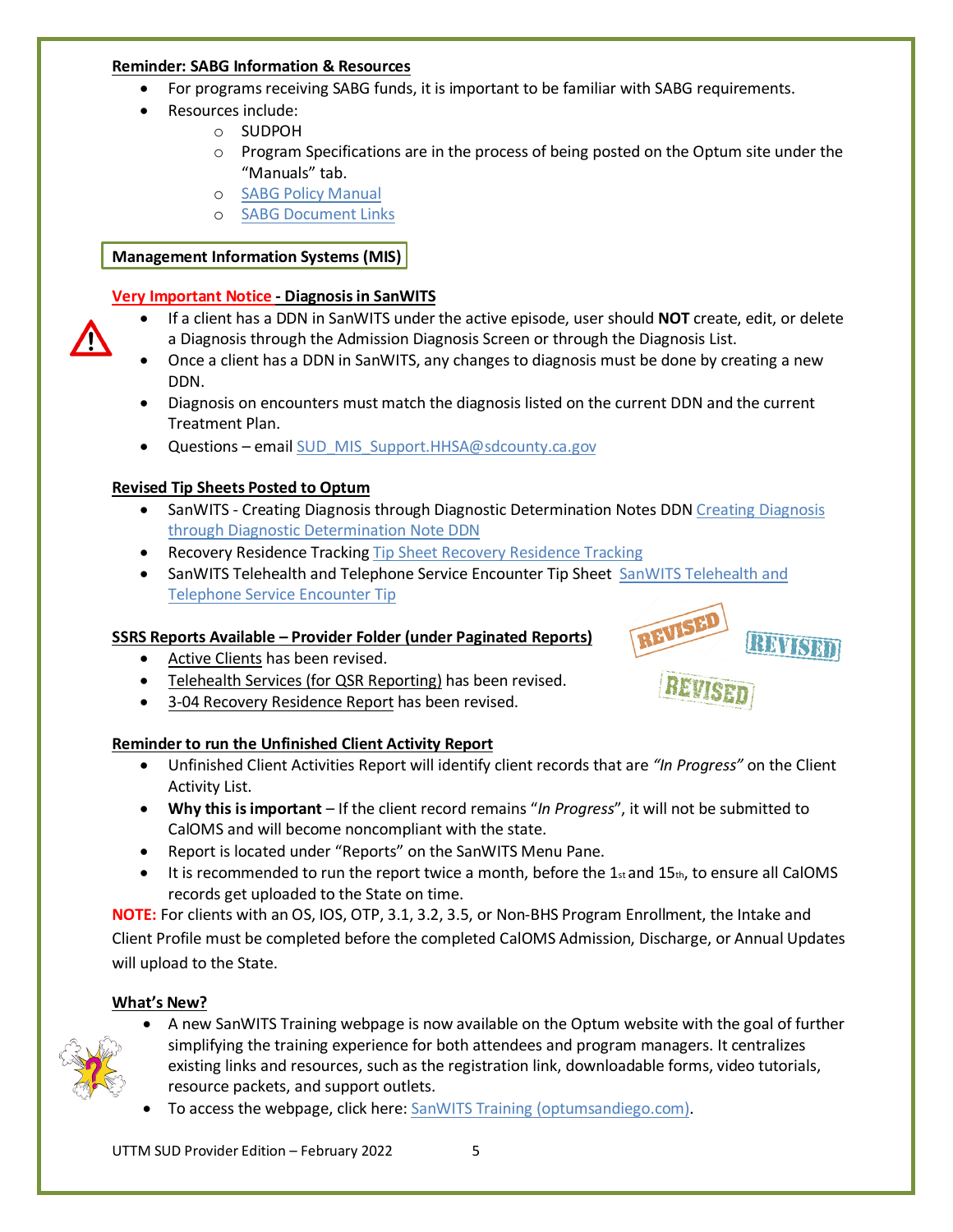#### **SanWITS Quarterly Users Group Meeting – Let's Get Together!**

- Purpose of the Users Group review and educate State Reporting for CalOMS, ASAM, DATAR, and Capacity, SanWITS updates, changes in system requirements, Billing & QM updates, and assist with User concerns
	- $\circ$  Next meeting: Monday, April 18, 2021, at 9:00 a.m.  $-11:00$  a.m.
	- o RSVP please, WebEx invite will be sent
	- o At least one representative from each facility is highly recommended



- $\circ$  Quarterly meetings are expected to occur on the 3<sup>rd</sup> Monday each quarter (adjusted for holidays)
	- Jul, Oct, Jan, Apr
- o ASL Interpreters have been requested for each meeting
- **We welcome and encourage you to send us agenda items to be covered during our meetings** [SUD\\_MIS\\_Support.HHSA@sdcounty.ca.gov](mailto:SUD_MIS_Support.HHSA@sdcounty.ca.gov)

#### **Billing Unit - SanWITS Billing Classes**

- As most of us are still adjusting to remote work, we're also learning new ways to continue servicing our customers. The SUD Billing Unit will continue conducting the billing training online.
- Our team will send an email to all programs to inquire what web conferencing platform or application you use for audio and/or video conferencing or training. Currently, the Billing Unit uses the Microsoft Teams application.
- Also, to schedule your billing training or if you have billing questions, please call our main line: 619-338-2584. You can also email us a[t ADSBillingUnit.HHSA@sdcounty.ca.gov.](mailto:ADSBillingUnit.HHSA@sdcounty.ca.gov) Prerequisite required: SanWITS lntro to Admin Functions training and one of the following encounter trainings – 1) Residential -Bed Management & Encounters training, or 2) Outpatient/OTP Group Module & Encounters training

#### **SanWITS Virtual Trainings Provided**

- Register online with RegPacks at: <https://www.regpack.com/reg/dmc-ods>
- Registration will close 7 days prior to the scheduled class date in order to allow time for individual staff account setups and other preparation needed.
- Attendees for Virtual Training will receive an email on the morning of training between 8:30 AM  $-8:45$  AM
	- $\circ$  Trainer email with training materials, resources, and specific instructions for virtual class
	- $\circ$  If staff do not receive emails by 9:00 AM, email sdu sdtraining@optum.com to get the issue resolved.
- Type of Training Classes:
	- 1. SanWITS Intro to Admin Functions (IAF) SanWITS functions that are applicable to All program types
	- 2. Residential Facilities Bed Management & Encounter Training
	- 3. Outpatient / OTP Facilities Group Module & Encounters Training
	- 4. SanWITS Assessments (SWA)– designed for direct service staff who complete Diagnostic Determination Note (DDN), Level of Care (LOC)assessments, Discharge Summary, and Risk and Safety Assessment
	- 5. SanWITS Treatment Plan (STP) -designed for direct service staff who complete and/or finalize Treatment Plans (prerequisite SWA training)
- **All required forms are located on the "Downloadable Forms" tab. Note: If the 3 forms are not fully processed by MIS 7 days prior to the scheduled training, staff will not be able to attend training regardless of receiving training confirmation.**
- All credentials and licenses will be verified with the appropriate entities for SanWITS access**.**
- Upon completion of training, competency must be shown to gain access to the system. If competency is not achieved, further training will be required.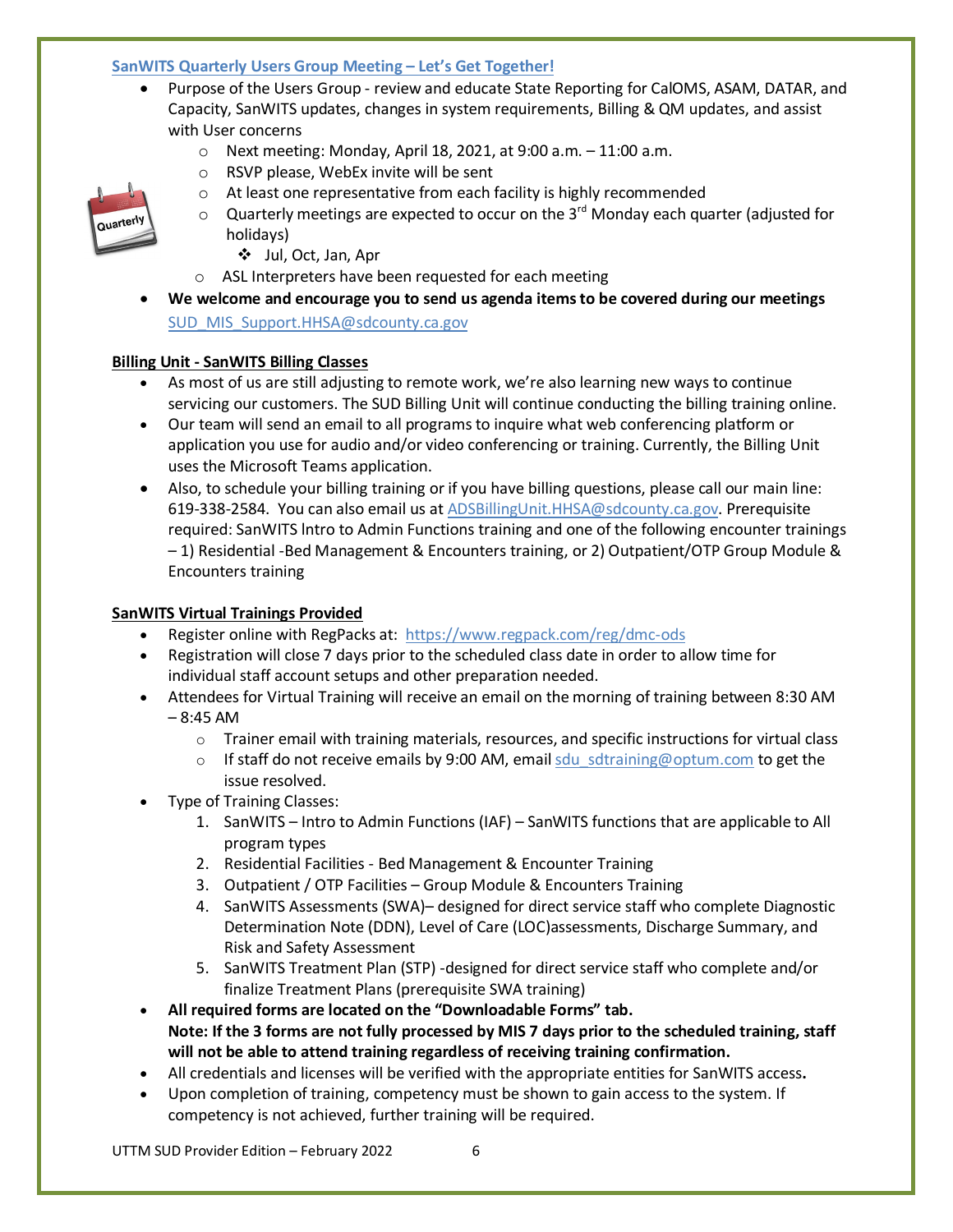- **Staff are highly recommended to read the training packet thoroughly before entering information into the Live environment.**
- Please remember, if unable to attend class, cancel the registration as soon as possible.

#### **Resources:**

- Optum [Optum](http://optumsandiego.com/)
- Billing Unit [ADSBillingUnit.HHSA@sdcounty.ca.gov](mailto:ADSBillingUnit.HHSA@sdcounty.ca.gov)
- MIS Support [SUD\\_MIS\\_Support.HHSA@sdcounty.ca.gov](mailto:SUD_MIS_Support.HHSA@sdcounty.ca.gov)
- SanWITS Training Registration [Regpacks](http://www.regpacks.com/dmc-ods)
- CalOMS Tx Data Collection Guide [DHCS CalOMS Tx Data Collection Guide](https://www.optumsandiego.com/content/dam/san-diego/documents/dmc-ods/sanwits/CalOMS_Tx_Data_Collection_Guide_Jan_2014.pdf)
- SanWITS [SanWITS](https://sandiego-sts.witsweb.org/Identity/login?signin=fb5f3f45bb9474ba14609fb06d49a03a)
- SSRS Report Request Form [SanWITS Report Request Form.](https://www.optumsandiego.com/content/dam/san-diego/documents/dmc-ods/sanwits/SanWITS_Report_Request_Form.pdf)

# **Performance Improvement Team (PIT)**

# **PERT PIP December 2021**

**Proposed Study Question:** Will improving identification of substance use disorders (SUDs) and strengthening connections to treatment during a contact with the Psychiatric Emergency Response Team (PERT)

- 1. increase the proportion of clients with a PERT service who are admitted to a SUD program by 5% and/or,
- 2. decrease the mean length of time between when a client with a SUD concern receives a PERT service and is admitted to a SUD treatment program by 5% and/or,
- 3. decrease the proportion of clients with a PERT service and a SUD concern who are admitted to a SUD program more than 30 days after their PERT contact by 5?

The PERT Performance Improvement Project (PIP) intervention has been live since March 31, 2021, when the first PERT clinician began to screen her client caseload for appropriateness for the intervention. As of December 31, 2021, 24 clients were identified by the PERT clinicians as appropriate for the intervention, and the peer support specialist (PSS) attempted to contact 21 of the 24 clients. Of the 24 clients enrolled, nine (38%) of them were identified as having a SUD concern at the time of their PERT contact, and the Peer Support Specialist attempted to contact eight of the nine SUD clients. Five of these eight clients with a SUD concern were successfully contacted and two were referred to a SUD treatment service.

During December 2021, the PIP team at the UC San Diego Health Services Research Center (HSRC) continued to monitor implementation of the intervention via weekly dissemination of the PERT PIP Dashboard, and the slight increase in clients enrolled observed last month continued during December. During discussions with stakeholders, it was proposed that a non-peer from RI might be the best person to solicit feedback from clients who received the peer support intervention, as opposed to someone from the research team, due to constraints related to data sharing of the clients' contact information.

## **Next steps include:**

- Work with stakeholders to collect client feedback from those who receive the intervention.
- Analyze the second timepoint of client data from the TPS supplemental survey.

## **Connections PIP December 2021**

Proposed Outcome:

• Increase the rate of connection within 10 days from residential or withdrawal management programs to lower levels of care (LOC)s for clients discharged with referral by 5%.